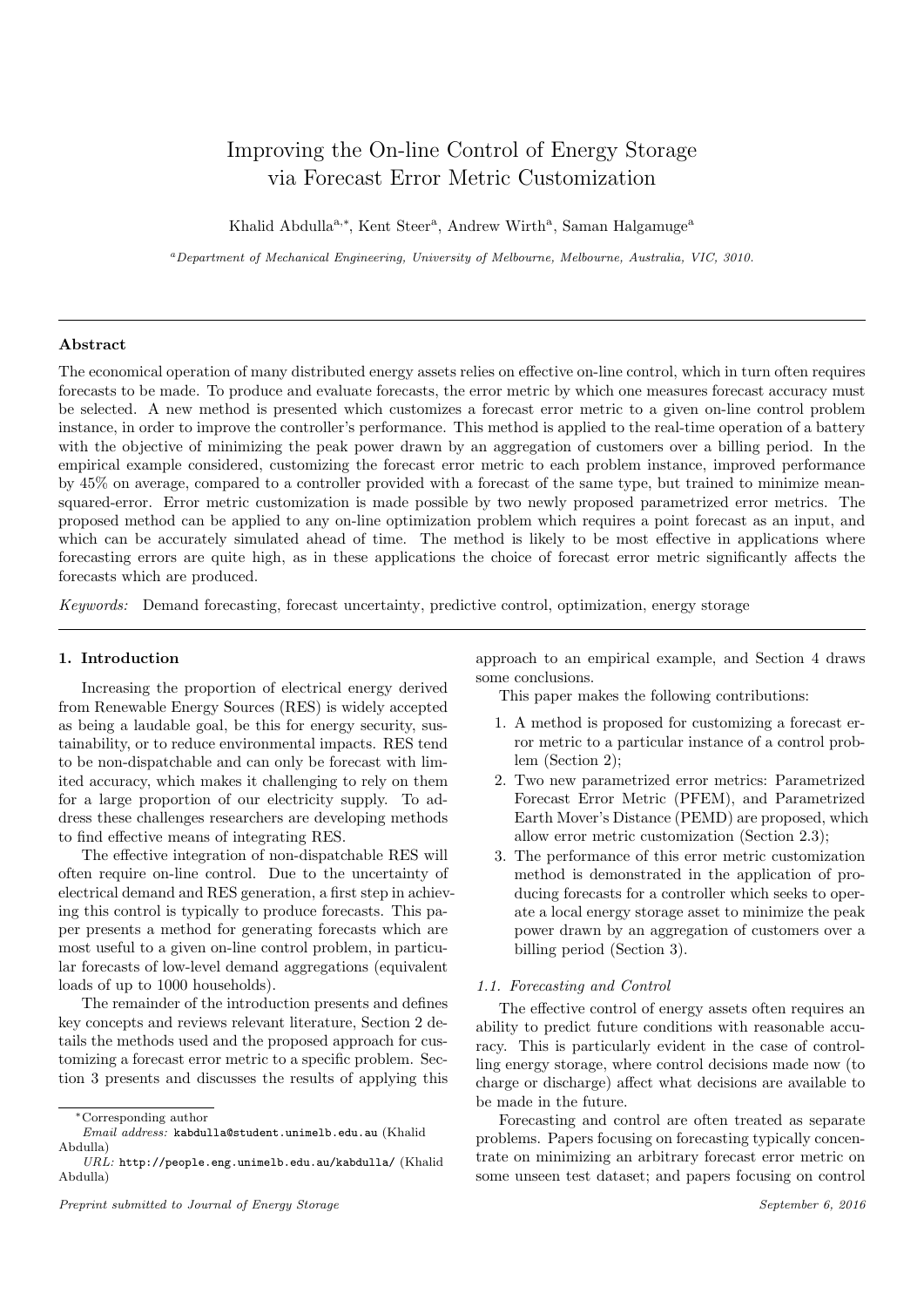often assume some forecast of future conditions is available (sometimes with a randomly distributed error), or use a standard forecasting method to produce forecasts for their controller. In the present work the forecasting and control problems are connected, by allowing a forecast error metric to be customized for a particular on-line control problem (see Fig. [1](#page-2-1) for a schematic illustration of the approach).

#### 1.2. Forecasting Small Aggregations of Demand

The distributed availability of many RES has motivated attempts to exploit them using distributed solutions such as micro-grids, distributed generation, and distributed energy storage. Optimally controlling these distributed assets requires forecasts for small demand aggregations, as presented in this paper, and the generation from small RES. Historically, Short-Term Load Forecasting (STLF) has focused on large aggregations of demand, at the level of entire cities or regions, because electricity supply systems have been based on centralized generation and dispatch. Recent studies, for example those by Sevlian et al. [\[1\]](#page-9-0) and Mirowski et al. [\[2\]](#page-9-1), show that forecasting small demand aggregations is more difficult. The increased difficulty of forecasting small demand aggregations has motivated some researchers to develop new forecasting methods (e.g. [\[3\]](#page-9-2)). However, the present work considers the issues associated with traditional forecast error metrics when forecasting small aggregations of demand, and an approach to addressing these.

## <span id="page-1-0"></span>1.3. Forecast Error Metrics

Error metrics measure the accuracy of a forecast, compared to the actual values, and are used as the cost-function (or loss-function) of forecast models. What makes a good error metric depends on the application but generally, in addition to providing some distance measure between forecast and actual values, it should:

- Be readily interpretable:
- Be quick to compute;
- Reflect the net increase in costs resulting from decisions made based on incorrect forecasts.

Many existing error metrics fulfill the first two requirements, but make little attempt at directly addressing the third, and arguably most important, requirement. In many applications it is difficult or impossible to assess how useful a forecast is. For example, a weather forecast has many users who derive different benefits, hence computing a single appropriate error metric based on users' decisions is not practical.

In [\[4\]](#page-9-3), Murphy discusses three distinct types of 'goodness' of forecasts. The two which are of relevance here are defined:

• Quality: Correspondence between forecasts and observations,

• Value: Incremental benefits of forecasts to users.

High 'Quality' forecasts are close (according to some error metric) to observations, whereas high 'Value' forecasts are useful to their intended users. In this paper it is argued that by appropriately selecting an error metric to be minimized (by which one measures Quality), forecasts of high Value can be produced. Forecasting for an on-line controller makes this possible; because there is only a single user, and the decisions that user will make based on forecasts is known in advance.

Commonly used error metrics in STLF include Mean Absolute Percentage Error, and Mean Squared Error, their acronyms and definitions are given below:

$$
\text{MAPE}(\boldsymbol{y}, \boldsymbol{x}) = \frac{1}{N} \sum_{t=1}^{N} \frac{|y_t - x_t|}{x_t}
$$
(1)

$$
\text{MSE}(\boldsymbol{y}, \boldsymbol{x}) = \frac{1}{N} \sum_{t=1}^{N} (y_t - x_t)^2
$$
 (2)

These metrics evaluate the performance of a forecast based on each interval, t, within a horizon  $\{1, \ldots, N\}$  individually, based on the error between the forecast,  $y_t$ , and actual value,  $x_t$ . As a result they all suffer from the 'double penalty' effect described by Haben et al. [\[5\]](#page-9-4); where an error metric penalizes a forecast twice for an event which is correctly predicted but displaced along the time-axis.

Another issue affecting the selection of error metric is symmetry; the relative penalty applied for over-forecasts and under-forecasts. MAPE penalizes over-forecasts more severely than under-forecasts. This is illustrated by Kolassa and Martin [\[6\]](#page-9-5) in the example of rolling a fair sixsided die, where the MAPE-minimizing forecast of the value shown on the face is 2, despite the expected value being 3.5. The asymmetry of MAPE is particularly relevant when forecasting electrical demand, as studies have suggested the economic impact on the Economic Dispatch problem is larger when demand is under-forecast, compared to when it is over-forecast [\[7\]](#page-9-6). A further problem with MAPE, relevant when forecasting low-level demand aggregations, is that it is infinite when the actual value is zero (and large when actual values are near zero). To overcome the issues with MAPE and similar measures, Hyndman and Koehler [\[8\]](#page-9-7) proposed the use of an alternative error metric, Mean Absolute Scaled Error (MASE), which normalizes errors to those of the persistence forecast.

[\[9\]](#page-9-8) provides a discussion on the importance of appropriate error metric selection, highlighting that "once the metric has been selected the decision as to which forecasting method to select becomes a less difficult problem." A study by Elliott et al. [\[10\]](#page-9-9) considers the problem of how to optimally combine a number of forecasts under different loss functions, arguing that when a decision maker's loss to forecast errors is asymmetric, forecasts should be combined to produce a corresponding bias in the errors of the combined forecasts. Similarly, Christoffersen and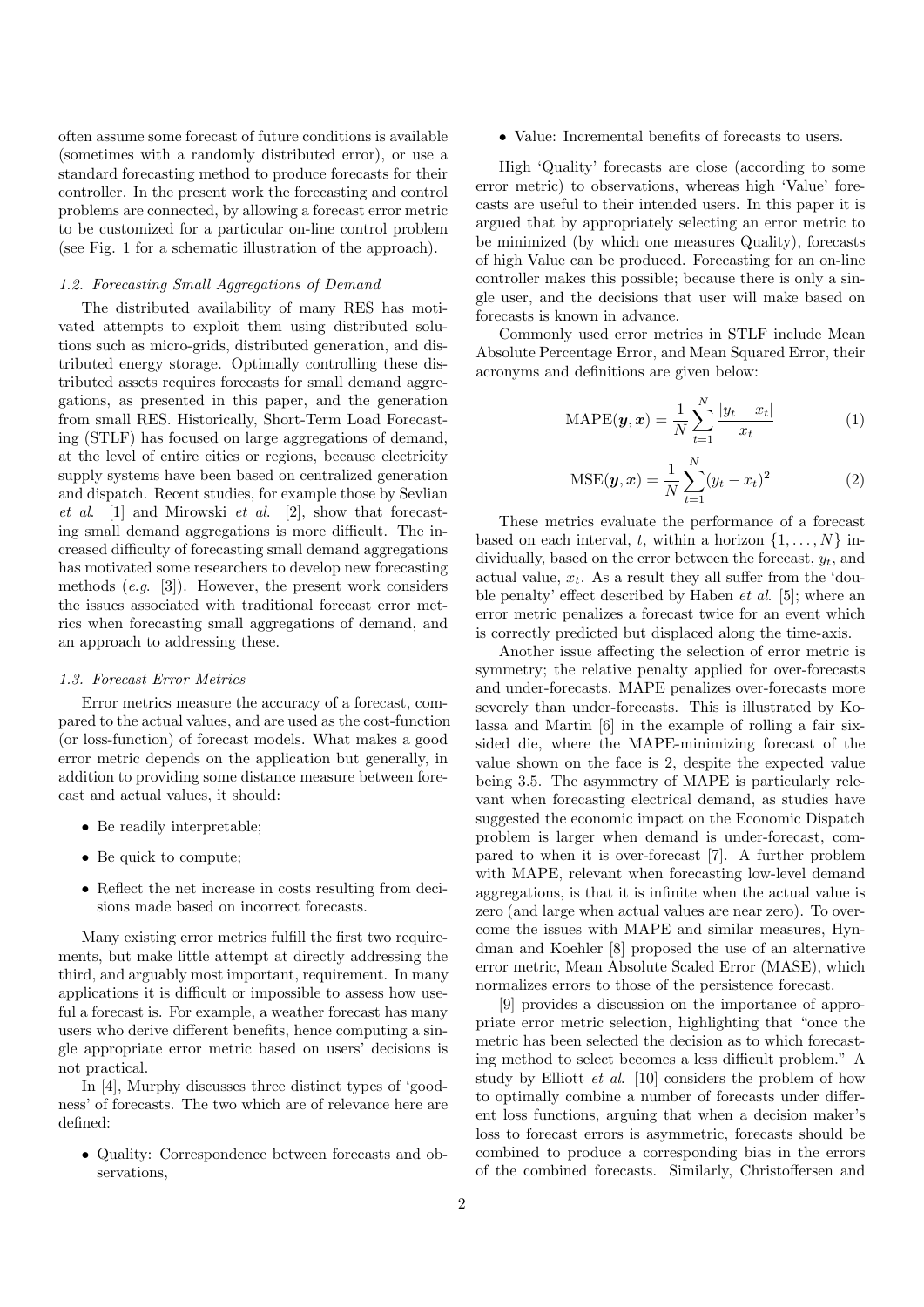

<span id="page-2-1"></span>Figure 1: Block diagram showing process of producing a univariate forecast model from historic data, which produces forecasts for an on-line controller. Shown in dashed is the feedback of information from controller performance to forecast error metric presented in this paper.

Diebold [\[11\]](#page-9-10) analytically derive optimal predictors under a restricted class of asymmetric loss functions. These methods are attractive because they provide exact results for optimal forecast combination and predictor derivation for a subclass of error metrics, but they are more limited than the frame-work presented here because they assume a loss function that can be computed one interval at a time, so do not address the double penalty effect.

## 1.4. Forecast Methods

A forecast method refers to both a model type, and a means of training it on (fitting its parameters to) a dataset. There are a large number of forecast methods available. This paper focuses on STLF, and in particular on univariate methods where the only available input is a time-series of previous values. Fig. [1](#page-2-1) illustrates how a forecast model is produced from historic data, and then used in an online setting to produce forecasts for a controller. Historic data is first converted into a set of training instances. For a forecast origin at interval  $t$ , an instance consists of a set of predictor variables (previous values of demand, *i.e.*  $\{y_{t-1}, \ldots, y_{t-n}\}\)$  and the realized value over the horizon (*i.e.*  $\{y_t, \ldots, y_{t+N}\}\)$ . A data-driven regression model is then fitted to this input-to-output mapping, further details of which are given in Section [2.2.](#page-3-1)

Much research is dedicated to STLF methods, Hong's dissertation provides a thorough review [\[12\]](#page-9-11). Some recent method comparison papers are reviewed here: in [\[13\]](#page-9-12) Taylor gives a review of six univariate methods for forecasts up to a day ahead and concludes that double-seasonal exponential smoothing performs best, [\[14\]](#page-9-13) offers a study of various machine learning techniques applied to forecasting hourly residential electrical consumption, and [\[15\]](#page-9-14) gives a thorough review of the use of Feed-forward Neural Networks (FFNN) for STLF.

A large research effort, including a number of forecasting competitions  $(e,q, [16])$  $(e,q, [16])$  $(e,q, [16])$ , has been dedicated to producing the most accurate forecasts, as measured by some error metric. This paper does not propose a new forecasting method, but rather a means for customizing an error

metric (which any forecasting method seeks to minimize) to a given problem instance.

#### 1.5. On-line Controller Application

There are many types of controller which offer some robustness to forecast errors, this paper considers one of the most basic - Model Predictive Control (MPC). In MPC at each interval an optimization is performed, assuming that the forecast provided has zero error, and actions are selected for the control horizon. Only the first action is implemented, and the optimization is solved again, with updated forecasts, at the next interval. This paper provides a method for customizing a forecast error metric to a given on-line controller, and associated plant, such that when forecasts minimize that error metric they will be of most use to the controller. This feedback is shown schematically in Fig. [1.](#page-2-1)

This error metric customization is applied to optimizing the charging and discharging of a local battery in order to minimize the peak power drawn from the grid by an aggregation of customers. An application in which this objective would be useful is minimizing the peak power drawn for a set of customers (or single large customer) who have a tariff component linked to their peak demand over a billing period. Another application is the operation of a Distribution System Operator-owned energy storage asset to prevent (or delay) the need to upgrade network infrastructure which is at risk of exceeding its capacity during peak loading events. The specifics of the control problem and its formulation are given in Section [2.](#page-2-0) This problem has been addressed by Rowe et al. in two recent papers, [\[17,](#page-9-16) [18\]](#page-9-17); wherein they consider the performance of various control methods for operating a storage device for peak reduction.

# <span id="page-2-0"></span>2. Method

The method implemented is outlined in Fig. [1.](#page-2-1) A forecast model is trained on historic demand data for a set of customers. This forecast model is then used in an on-line setting (provided with previous values of demand) to produce forecasts which are presented to the MPC. The MPC then attempts to optimally control the plant; the control variables are the amount of energy to be sent to (withdrawn from) the battery at each interval in the horizon. For the newly proposed parametrized error metrics an additional step is necessary (see Table [1\)](#page-3-2), a forecast model is produced for each set of parameter values considered, and the performance of the controller provided with forecasts from that model on the 'parameter selection' dataset is used to decide which forecast model to use on the unseen 'test' dataset.

## 2.1. Data

The demand data for this study are from the Irish Social Science Data Archive, [\[19\]](#page-9-18). It includes the energy consumed in each half-hour interval from the smart-meters of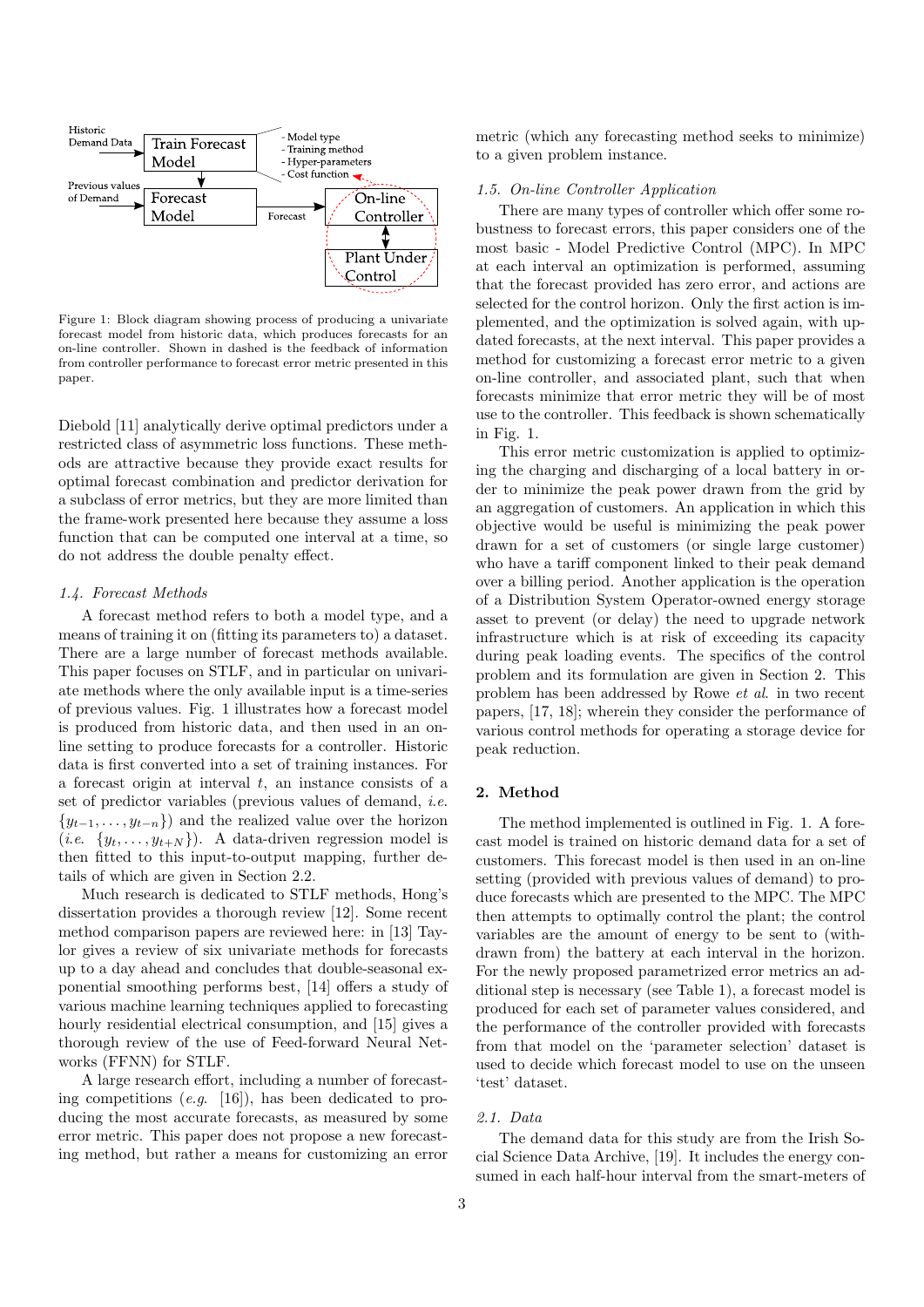<span id="page-3-2"></span>Table 1: Use of Historic Demand data for Conventional and Parametrized forecasts

|              | Available Historic Data |           |         |  |  |
|--------------|-------------------------|-----------|---------|--|--|
| Conventional | Training & Validation   | Testing   |         |  |  |
| Forecast     |                         |           |         |  |  |
| Parametrized | Training $\&$           | Parameter | Testing |  |  |
| Forecast     | Validation              | Selection |         |  |  |

4225 residential users for the period July 2009 to Dec 2010. Customers have been combined into random aggregates of demand (by randomly selecting the desired number of customers, and summing their demand in each metering interval).

## <span id="page-3-1"></span>2.2. Forecast Model Selection and Training

Two types of forecast model are considered: A Seasonal Auto-Regressive Moving Average (SARMA) model and a FFNN model. FFNN and SARMA are common STLF methods, included in seven and four (respectively) of the eight papers referenced which discuss forecasting methods ([\[1,](#page-9-0) [2,](#page-9-1) [7,](#page-9-6) [8,](#page-9-7) [13,](#page-9-12) [14,](#page-9-13) [15,](#page-9-14) [16\]](#page-9-15)). These models allow flexibility in the selection of an error metric to be minimized. The models are outlined only briefly as they are entirely standard.

For FFNN and SARMA models parameter selection is achieved by minimizing the error metric under consideration on a training dataset, and model selection (the number of hidden nodes in the FFNN and the order of the SARMA model) is achieved by assessing the performance of the trained models on unseen validation data. Model selection is carried out only once, so that the same order of model is used for all aggregations of demand, but parameter selection is carried out for each aggregation.

A restricted class of SARMA models with zero Moving Average (MA) component is considered (as per Sevlian et al. [\[1\]](#page-9-0)); giving a model for forecast,  $y_t$  as:

$$
y_t = \sum_{k=1}^p \theta_k x_{t-k} + \sum_{k=1}^P \phi_k x_{t-sk} \tag{3}
$$

Where  $x_t$  are previous demand values<sup>[1](#page-3-3)</sup>, p is the Auto-Regressive (AR) order of the model,  $\theta_k, \forall k \in \{1, \ldots, p\}$ are the AR coefficients, s is the number of intervals within a season (here 48 to represent a 24-hour day with halfhourly data), P is the seasonal AR order of the model, and  $\phi_k, \forall k \in \{1, \ldots, P\}$  are the seasonal AR coefficients. The accuracy of trained SARMA models of different orders was evaluated on an unseen validation dataset; and based on this 3<sup>rd</sup> order AR, and 1<sup>st</sup> order seasonal AR  $(SARMA(3,0) \times (1, 0)_{48})$  was chosen. Parameters  $\{\theta_k, \phi_k\}$ are selected to minimize the error metric under consideration on the training dataset, for each demand aggregation.

The FFNN model is a single-hidden-layer network with a hyperbolic tangent activation function from input to hidden layer, and a linear (identity) activation function from the hidden layer to the output, as is commonly used in applying FFNN to regression problems. This was implemented using the MATLAB Neural-Net toolbox. However, to train (update the weights and biases of) the FFNN using custom loss functions it was necessary to modify the parts of the toolbox used in the loss and gradient calculations. The neural network inputs are taken as the actual demand from the 48 intervals leading up to the forecast origin  $\langle x_{t-48}, x_{t-47}, \ldots, x_{t-1} \rangle$ . The output is forecast demand for the current interval and for the following 47 intervals  $y_t, y_{t+1}, \ldots, y_{t+47} >$ .

A grid-search was performed to determine the number of nodes in the hidden layer, and the length of historic data used to train the FFNN: this determined that 50 hidden nodes, and 200-days of training data produced the best validation results, over a range of aggregation levels. Significantly more data is required to train the FFNN compared to the SARMA model because of the larger number of parameters. Even with 200-days of training data the model is highly parametrized. With  $200$ -days $\times$ 48intervals, there are 9600 training examples, and with 48 inputs $\times$ 50-hidden $\times$ 48-output nodes there are 4898 parameters in the weight matrices and bias vectors, resulting in a significant risk of over-fitting. To prevent this, the training data was divided into training and validation sets, and training was halted once the validation error increased more than six times in a row without a reduction.

Back-propagation training of a FFNN normally requires the loss function to be differentiable with respect to the network outputs, but the new forecast error metrics considered here (described in Section [2.3\)](#page-3-0) are not differentiable. To overcome this difficulty the gradients of the error metric are computed numerically<sup>[2](#page-3-4)</sup>; and errors are then fed back through the network using a conventional back-propagation process. This offers complete flexibility in the selection of a forecast error metric, but results in slower FFNN training.

A Naive daily Periodic (NP) forecast is also considered which assumes the demand in any interval is equal to the demand 24-hours (here 48 intervals) ago.

## <span id="page-3-0"></span>2.3. Error Metrics

Two potential issues with conventional forecast error metrics have already been discussed: symmetry (the relative penalty applied to over-forecasts and under-forecasts); and the 'double penalty effect' which is inherent to all single-interval error metrics. Two new parametrized error metrics are presented, which are evaluated over the whole forecast horizon; the Parametrized Earth Mover's

<span id="page-3-3"></span><sup>&</sup>lt;sup>1</sup>When  $x_t$  needs to be computed for some t in the future, it is replaced with  $y_t$ ; *i.e.* the model is applied recursively.

<span id="page-3-4"></span><sup>2</sup>Numerical gradients are found using the symmetric difference Numerical gradients are found using the symmetric difference<br>quotient;  $f'(x) = (f(x+h) - f(x-h))/2h$ , h is chosen as  $\sqrt{\epsilon}$ , where  $\epsilon$  is the machine epsilon (unit roundoff).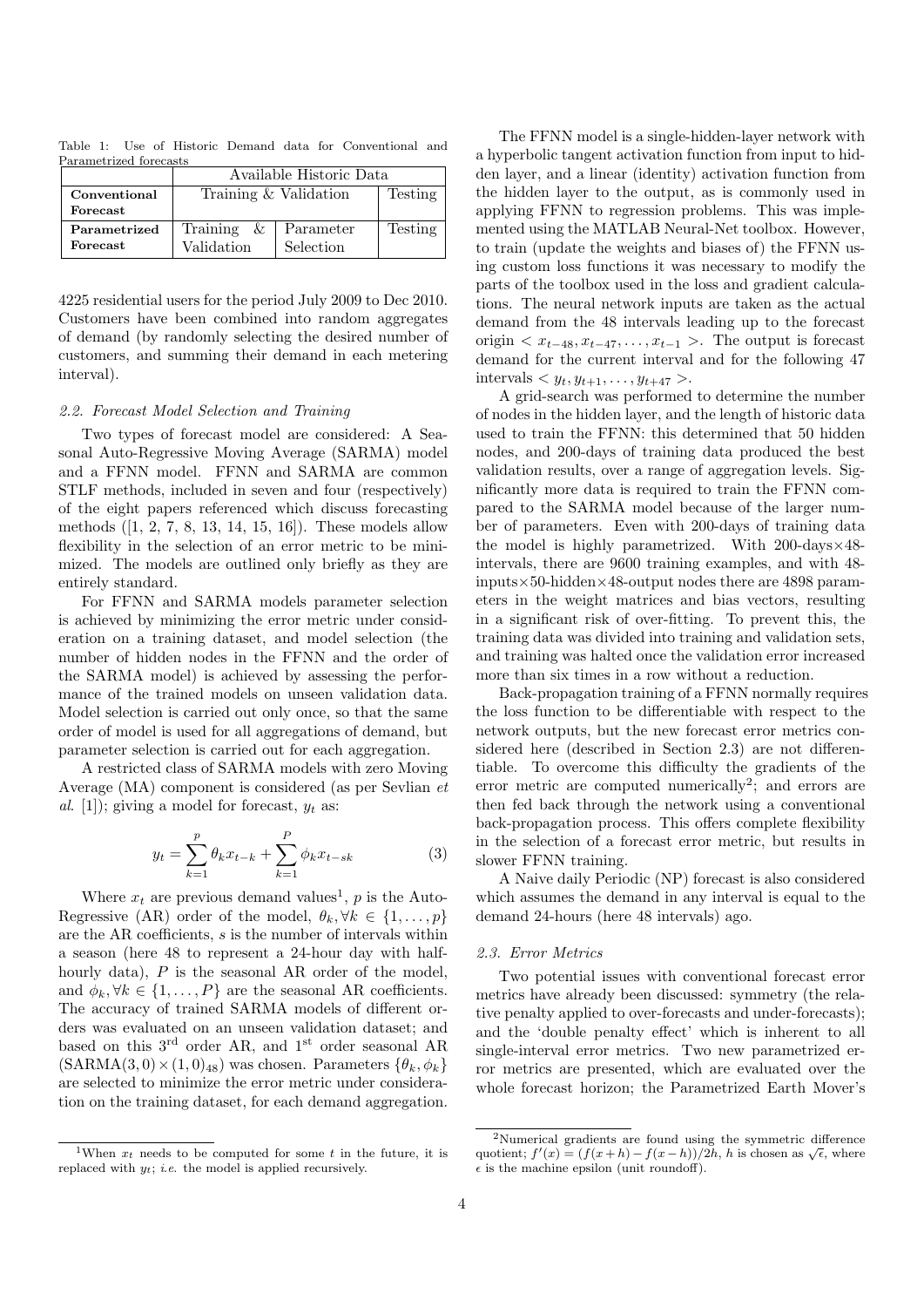

<span id="page-4-0"></span>Figure 2: Illustration of the least cost EMD flows for a four-interval example

Distance (PEMD), and the Parametrized Forecast Error Metric (PFEM). The parametrization of these metrics allows them to be customized to a given on-line control problem, by appropriate selection of the parameters.

## 2.3.1. Parametrized Earth Mover's Distance

Earth Mover's Distance (EMD) has been used to measure the distance between probability distributions, and for image comparison [\[20\]](#page-9-19). EMD's name comes from the analogy of the least cost way of converting one mound of earth (here energy) into another, assuming that there is a cost for each unit of earth which is flowed (moved) from one location on the ground (interval in the horizon) to another.

In the context of forecasting, EMD computes the total cost of a minimum-cost set of flows which convert the forecast into the actual values. An illustrative example with a four-interval horizon is shown in Fig. [2,](#page-4-0) where all non-zero flows have been labeled. The cost of flows, from one interval to another, is given in the ground distance matrix; an  $N \times N$  matrix (where N is the number of intervals), whose  $ij<sup>th</sup>$  element gives the cost of moving a unit of energy from interval  $i$  (in the forecast), to interval  $j$  (in the actual).

When comparing forecast demand to actual values, there is no guarantee that the integrals over the horizon match; so it is necessary to extend the EMD to allow energy to be created or destroyed at some cost. A Parametrized EMD (PEMD) is proposed; if  $f_{ij}$  is the flow of energy from interval  $i$  to interval  $j$ , then the cost associated with it is:

<span id="page-4-1"></span>
$$
Cost(f_{ij}) = \begin{cases} f_{ij} \min(c(j-i), d) & \text{if } i < j < N+1 \\ f_{ij}ab & \text{if } i < j = N+1 \\ f_{ij} \min((i-j), d) & \text{if } j < i < N+1 \\ f_{ij}a & \text{if } j < i = N+1 \end{cases} \tag{4}
$$

An artificial interval,  $N + 1$ , is used for cases when energy needs to be created or destroyed. The total cost of flows is minimized subject to constraints which ensure the flows convert the forecast into the actual values, the implementation of this optimization is as per Pele and Werman [\[21\]](#page-9-20).

In [\(4\)](#page-4-1) the cost of moving a unit of energy to an interval, from the following interval, is 1 (an arbitrary factor setting the overall scale of the metric). The error metric parameters can then be described as:

- a the cost of adding a unit of energy to any interval;
- b the cost of removing a unit of energy from any interval, relative to a;
- c the cost of moving a unit of energy to an interval, from the previous interval;
- d a threshold limiting the maximum value of elements of the ground distance matrix.

The following observations can be made on the interpretation of these parameters: if  $a > 1$ , then the cost of adding energy at any interval is greater than that of moving it from the following interval; if  $b < 1$  over-forecasts are penalized less severely than under-forecasts; if  $c < 1$ then moving forecast energy to later intervals is less costly than moving it to earlier intervals (this seems appropriate as MPC can re-optimize for future events, but not for past ones).

# 2.3.2. Parametrized Forecast Error Metric

A second error metric has been developed by the authors and attempts to capture some of the characteristics of discrepancy between forecast and actual demands which are likely to be of importance to forecasts produced for a MPC. This is termed the Parametrized Forecast Error Metric (PFEM), and it has the following parameters:

- $\alpha$  The cost of under-forecasts relative to over-forecasts;
- $\beta$  Error exponent, *i.e.* the relative importance of large errors compared to small ones;
- $\gamma$  The ratio of the cost of errors in the first interval compared to the final interval (with linear scaling in between);
- $\delta$  The allowable permutation radius in finding a minimum cost value.

The forecast error metric is then computed for an Nstep horizon as:

$$
PFEM(e) = \min_{\text{radius } \delta} \left[ \frac{1}{N} \sum_{t=1}^{N} \left( \frac{[e_t]^{-} + [e_t]^{+} \alpha}{(1 + \alpha)/2} w_t \right)^{\beta} \right]^{1/\beta}
$$
(5)

<span id="page-4-2"></span>
$$
w_t = \frac{2}{(\gamma + 1)(1 - N)} \left[ t(\gamma - 1) + (1 - \gamma N) \right] \tag{6}
$$

Where  $e_t = x_t - y_t$  is the error in the t-th interval,  $e$  is a vector of errors over the horizon, the  $\lceil \cdot \rceil^+$  operator takes the positive component (*i.e.*  $[x]^+ = \max(0, x)$ , similarly  $[x]^- = \max(0, -x)$ .  $w_t$  are the weights applied to each interval in the horizon as defined in [\(6\)](#page-4-2), where the first factor ensures the weights sum to  $N$ . The minimization over the permutation radius,  $\delta$ , computes the error metric at all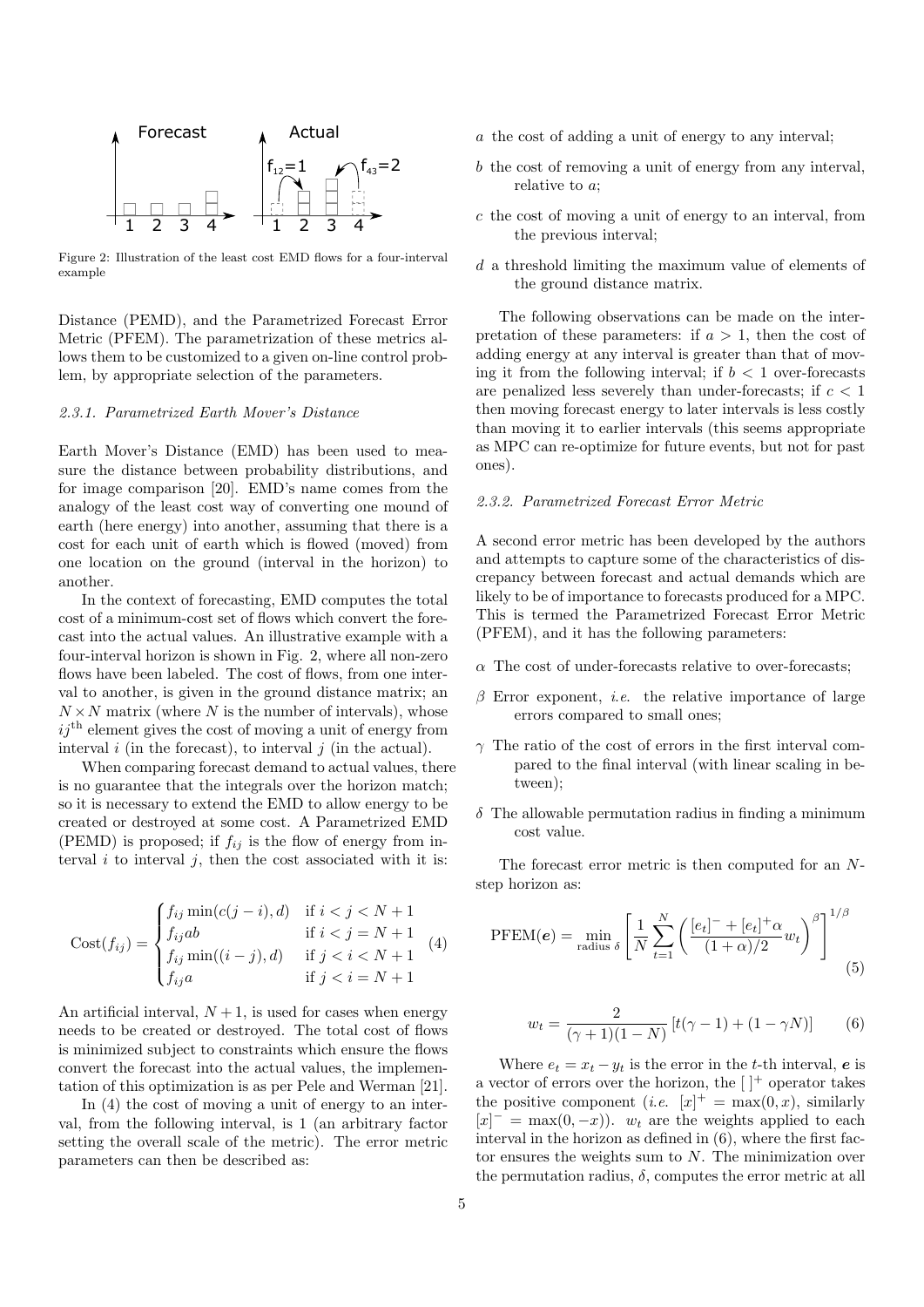permutations of the forecast, in which each  $y_t$  is moved at most  $\delta$  intervals earlier or later, and selects the minimum value.  $\delta$  is equivalent to the 'adjustment limit' described in [\[5\]](#page-9-4). With the parameters  $(\alpha = 1, \beta = 2, \gamma = 1, \delta = 0)$ PFEM becomes the root-mean-squared-error. Note that the proposed error metrics are not symmetric, for example  $PFEM(e) \neq PFEM(-e)$ , therefore, they are not mathematically true distance metrics.

These error metrics were formulated to have parameters which should allow them to be customized to a wide range of control problems. For example, problems which suffer disproportionately as a result of under-forecasts should have  $\alpha > 1$ , and problems in which large errors dominate over smaller ones should have  $\beta > 1$ , and so on. However, referring to the desirable features of error metrics discussed in Section [1.3](#page-1-0) they take longer to compute, and are less interpretable than conventional error metrics. There is a trade-off between simplicity and performance, but in applications where forecasts are being produced for use by a controller (rather than a person) interpretability is not as critical.

# 2.4. Model Predictive Controller

The control problem considered is that of operating (charging and discharging) a battery with the objective of minimizing the peak power drawn over a billing period by a set of customers. This is shown schematically in Fig. [3.](#page-6-1) The problem is solved using MPC, in each interval the following linear program is solved:

<span id="page-5-0"></span>Minimize:

$$
E \tag{7}
$$

Subject to:

<span id="page-5-1"></span>
$$
\sum_{t=1}^{\tau} c_t \le B - C_{\text{init}} \quad \forall \tau \in \{1, \dots, N\}
$$
 (8)

<span id="page-5-2"></span>
$$
\sum_{t=1}^{\tau} c_t \ge -C_{\text{init}} \quad \forall \tau \in \{1, \dots, N\}
$$
 (9)

<span id="page-5-3"></span>
$$
E \ge c_t + y_t - E_{\text{bill}} \quad \forall t \in \{1, ..., N\} \tag{10}
$$

$$
-c_{\lim} \le c_t \le c_{\lim} \quad \forall t \in \{1, \dots, N\} \tag{11}
$$

<span id="page-5-4"></span>Where:

- $E$  is the amount by which the peak power over the horizon exceeds the running peak of the current billing period. Power is measured in units of energy consumed over a single interval [kWh];
- $c_t$  is the energy to send to the battery during interval  $t$ . the decision variables [kWh];
- $N$  is the number of intervals in the forecast and planning horizon, for this instance  $N = 48$ ;
- $C_{\text{init}}$  is the amount of energy in the battery at the start of the horizon for which the optimization is being run, above the minimum allowable charge-state [kWh];
- $y_t$  is the forecast demand during interval t [kWh];
- $E<sub>bill</sub>$  is the highest per interval demand within the billing period so far [kWh];
- $c_{\text{lim}}$  is the maximum energy which can be transferred to/from the battery within an interval [kWh];
- $B$  is the use-able energy capacity of the battery  $[kWh]$ .

[\(7\)](#page-5-0) ensures that the controller's objective (minimizing the peak power drawn from the grid) is optimized; [\(8\)](#page-5-1) and [\(9\)](#page-5-2) ensure that the upper and lower state-of-charge constraints of the battery are not violated in any interval, respectively; [\(10\)](#page-5-3) ensures that  $E$  is appropriately set as the amount the peak demand during the horizon is expected to exceed the running peak so far in the billing period (assuming all control actions are implemented and forecasts are correct); [\(11\)](#page-5-4) ensures the energy exchanged with the battery in an interval is within the battery's rate-of-charge constraints. Note that as formulated  $E$  is allowed to be negative, i.e. solutions which offer some margin from setting a new peak demand are favored.

This optimization outputs the optimal charging energies for the battery,  $c_t$ , over the next  $t \in \{1, \ldots, N\}$  periods assuming that the forecasts,  $y_t$  have zero error. The MPC only implements the first of these decisions  $c_1$ , and the optimization is re-run at the next interval, with a new forecast. The optimization is solved for a 24-hour horizon at a time, but the billing period (over which the peak power,  $E_{\text{bill}}$ , is determined) is 7-days. Before the next horizon is solved, the running peak demand,  $E_{\text{bill}}$ , is updated as required *(i.e.* increased if grid import during the implemented interval exceeds  $E<sub>bill</sub>$ , and reset if a billing cycle is over).

Set-point-based recourse of the optimal charging decision,  $c_1$ , is also considered. If the actual demand during the current interval is such that implementing  $c_1$  would create a new grid-demand peak, in excess of the peak which the MPC optimization expects over its horizon  $(E_{\text{bill}} + E)$ , then  $c_1$  is adjusted to prevent this. More formally, the implemented charging decision during the current interval is:  $\hat{c}_1 = \min(c_1, E_{\text{bill}}+E-d_1)$ , where  $d_1$  is the actual demand during the current time-period, and  $\hat{c}_1$  is then subjected to the batteries rate and state of charge constraints.

#### 2.5. Set-Point Controller

A naive set-point (SP) controller benchmark is considered, and its performance is compared to that of the forecast-based controller. Subject to state-of-charge and rate-of-charge constraints, in any interval it implements the following battery charging decision  $\hat{c}_1$ :

$$
\hat{c}_1 = E_{\text{bill}} - d_1 \tag{12}
$$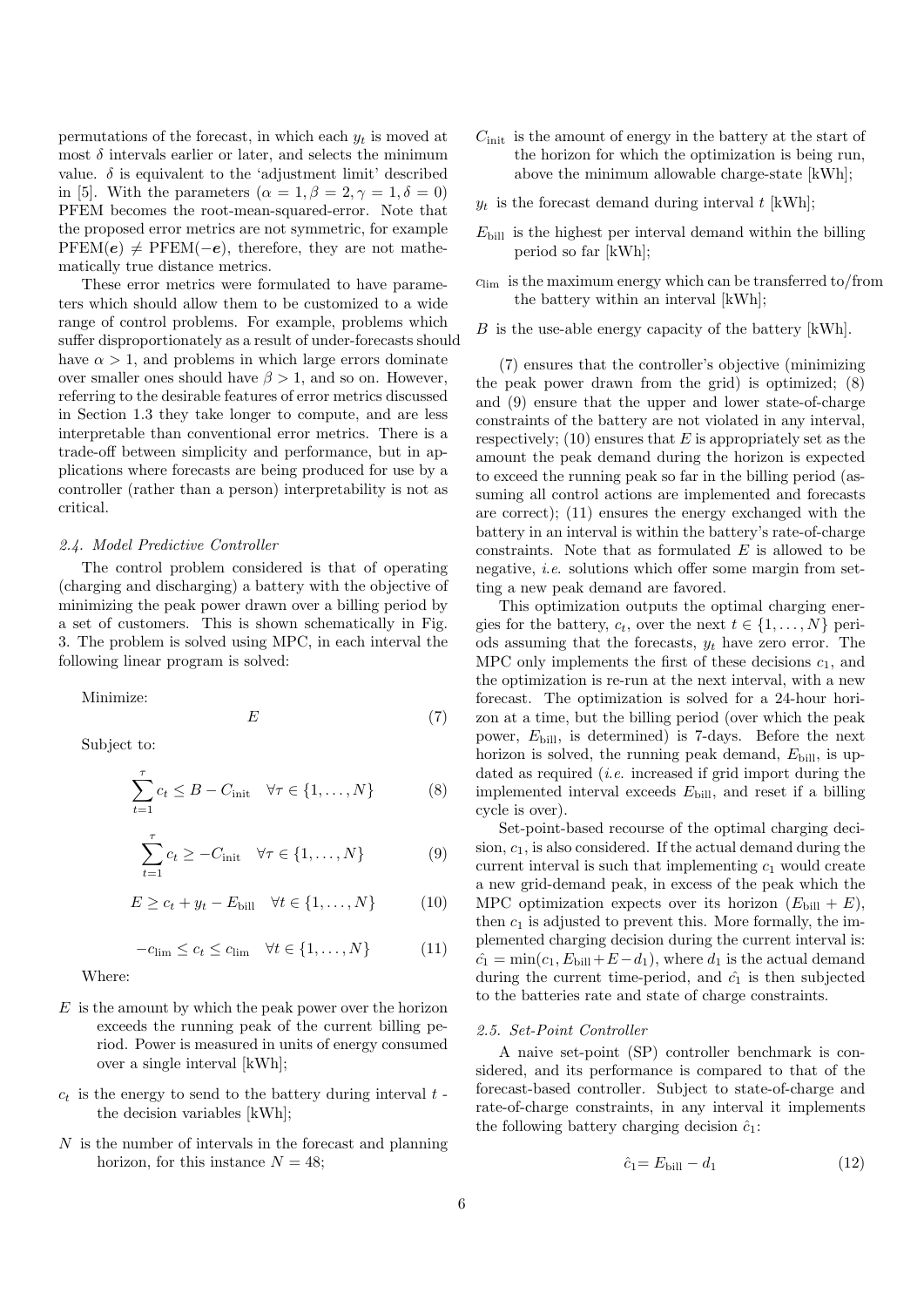

<span id="page-6-1"></span>Figure 3: Block diagram showing control problem considered, and the positive sign convention for energy flows.



<span id="page-6-2"></span>Figure 4: Test one-step MAPE for FFNN and SARMA forecast models trained to minimize MAPE, plotted against mean load of aggregation. Each point shows the average of  $6$  aggregates of  $\{1, 10, 100,$ 1000} households. Performance of the NP forecast is plotted for reference (error bars showing  $\pm 1.0\sigma$ ).



<span id="page-6-4"></span>Figure 5: Test MSE for FFNN and SARMA forecast models trained to minimize MSE and MAPE. The MSE relative to that achieved using a NP forecast is plotted. Symbols show the mean, the box shows the inter-quartile range.

## <span id="page-6-0"></span>3. Results and Discussion

#### 3.1. Forecasting

Fig. [4](#page-6-2) presents the forecasting results achieved by SARMA and FFNN models optimized to minimize MAPE; showing that at aggregation levels of  $5 \times 10^3$  Wh/interval (10 houses) and  $5 \times 10^5$  Wh/interval (1000 houses), MAPE is approximately 22% and 4.5% respectively. These values



Figure 6: Test MAPE for FFNN and SARMA forecast models trained to minimize MSE and MAPE respectively. The MAPE relative to that achieved using a NP forecast is plotted. Symbols show the mean, the box shows the inter-quartile range.



<span id="page-6-5"></span>Figure 7: Test PFEM with arbitrary parameters  $(\alpha = 2, \beta = 2, \gamma = 1)$  $2, \delta = 1$ ) for FFNN and SARMA forecast models trained to minimize PFEM and MSE. The PFEM is shown relative to PFEM achieved using a NP forecast.

are consistent with the performance of methods presented in  $[1]^3$  $[1]^3$  $[1]^3$ , demonstrating that the implementations of the forecasting methods presented here provide performance consistent with the literature (as measured by MAPE), over a range of aggregation levels. Also shown, for reference, in Fig. [4](#page-6-2) is the performance of an automated timeseries forecasting package[\[22\]](#page-9-21), although it has not been customized to minimize MAPE.

Figs. [5](#page-6-4) to [8](#page-7-0) show the performance of the SARMA and FFNN forecast models trained to minimize, and evaluated against, four different error metrics. The labeling of the forecast models is as follows: "MSE SARMA" indicates that a SARMA model was used, and that its parameters were selected to minimize MSE on the training dataset.

<span id="page-6-3"></span><sup>&</sup>lt;sup>3</sup>Fig. 6 of [\[1\]](#page-9-0) shows MAPE ranges of 12.8% to 32% at an aggregation of  $1 \times 10^4$  Wh, and  $2.6\%$  to  $4.5\%$  at an aggregation of  $1 \times 10^6$  Wh at a 1-hour interval. The MAPEs achieved here at equivalent aggregation levels are 22% and 4.5% which lie in these ranges.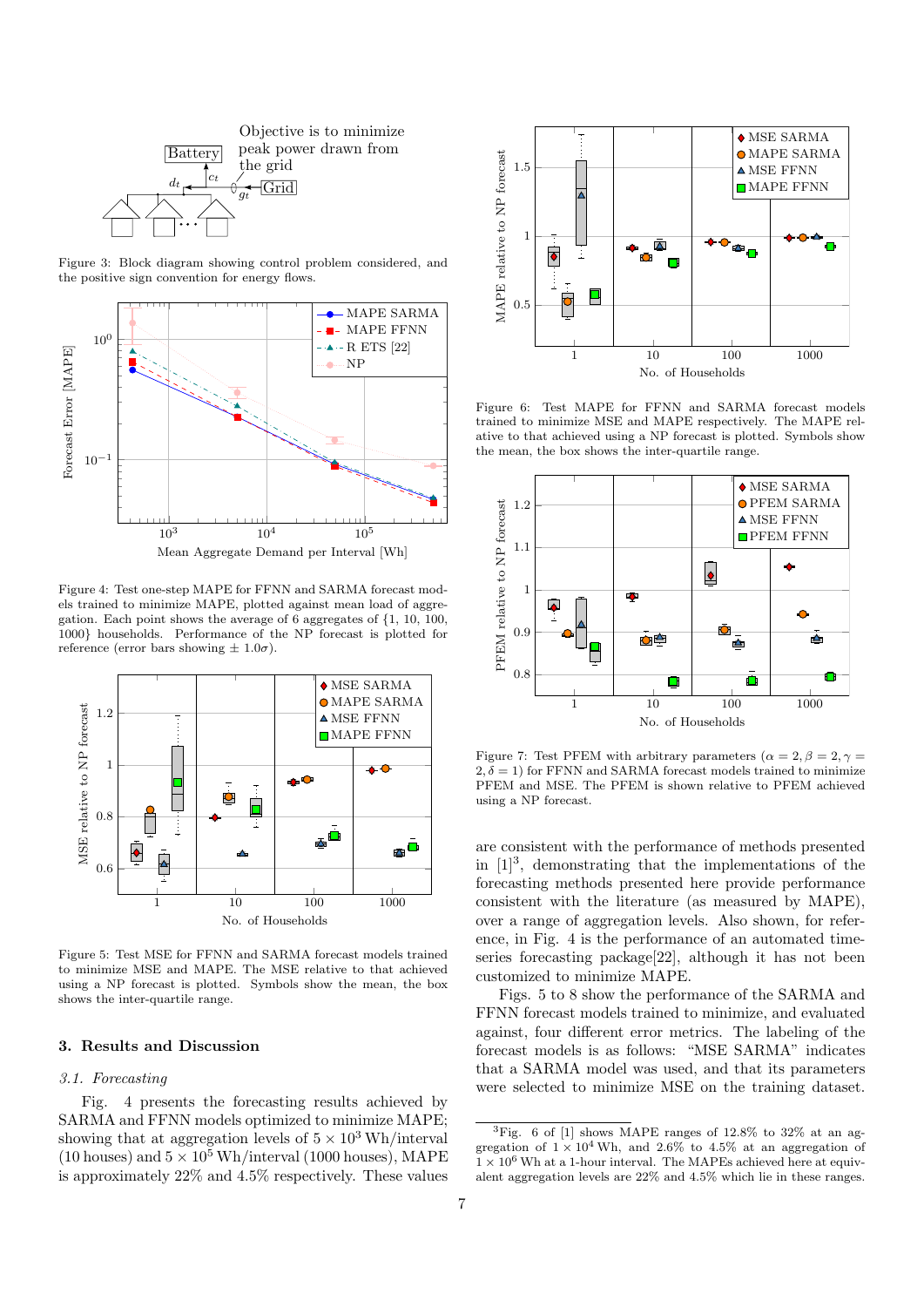

<span id="page-7-0"></span>Figure 8: Test PEMD with arbitrary parameters  $(a = 10, b = 0.5, c =$  $0.5, d = 4$ ) for FFNN and SARMA forecast models trained to minimize PEMD and MSE. The PEMD is shown relative to PEMD achieved using a NP forecast.

The data presented in Figs. [5-](#page-6-4)[8](#page-7-0) show the performance of the resulting model on an unseen test dataset, as measured by the error metric on the y-axis of each plot, relative to the performance of the NP forecast measured by that metric. At all levels of aggregation the forecasts trained to minimize a given error metric on the training data, perform well as measured by that metric on the test data. Figs. [7](#page-6-5) and [8](#page-7-0) demonstrate that forecast models trained to minimize PFEM/PEMD (with a particular set of parameter values) will produce low errors using metrics with the same parameter values on an unseen test data-set. FFNN forecast models were used for the remainder of the study, given their better test performance as measured using the PFEM and PEMD metrics.

Note that Figs [5-](#page-6-4)[8](#page-7-0) do not show the superiority of any of the metrics considered over any of the others; they only show that for a given metric *(e.g.* a given parameterization of the PEMD or PFEM metric), forecasts trained to minimize that metric on historic training data, perform well according to that metric on unseen test data. This is important to establish before we attempt to customize the parameters of the PFEM/PEMD metrics to particular applications.

## 3.2. Application to Model Predictive Control

Fig. [9](#page-7-1) shows the performance of the MPC in reducing the peak load of a collection of customers (plotted as the peak reduction ratio, *i.e.*  $1 - E_{\text{bill}} / \max(d_t)$ , where  $E_{\text{bill}}$  is the maximum power drawn from the grid over the billing period<sup>[4](#page-7-2)</sup>, and  $max(d_t)$  is the maximum local demand over the same period), when provided forecasts from a FFNN model trained to minimize the error metrics shown in the legend. The objective of the controller is to minimize peak



<span id="page-7-1"></span>Figure 9: Performance of MPC provided with forecasts from FFNN models trained to minimize various error metrics, with mean peak reduction ratio plotted against mean load of aggregation. The 'Best PFEM/PEMD' forecasts are trained to minimize PFEM/PEMD, with parameters selected based on each forecast's performance on part of the training data. A grid-search was performed over parameters  $\alpha = \{0.5, 1, 2\}, \ \beta = \{1, 2\}, \ \gamma = \{1, 2\}, \ \delta = \{0, 1\}, \$ and  $a = \{50, 100\}, b = \{0.5, 1, 2\}, c = \{0.5, 1\}, d = \{5, 10\}.$ 

power demand (here measured as peak energy within a single interval), we plot the peak reduction ratio to allow us to compare results between different customers and across aggregation levels. The battery capacity is set at 5% of the average daily demand of the selected aggregation. Increasing battery capacities were considered and showed similar relative performance of the methods until peak reduction ratio began to saturate at the peak-to-average ratio of the demand aggregation. The PFEM and PEMD-minimizing forecasts (which were trained on a training data set) were evaluated with a simulation of the controller on an error metric parameter selection dataset, and that which performed best was chosen. The performance of this selected error metric (and its associated forecast model) was then evaluated on an unseen test dataset, and this is the performance shown in Fig. [9.](#page-7-1) The division of training data for conventional and parametrized forecast error metrics is shown in Table [1.](#page-3-2) The parameter values considered in the error-metric grid-search were chosen based on judgment; the number of values for each parameter had to be small, to keep the time required to train the forecast models manageable. Note that typical current practice is to arbitrarily assume that a conventional error-metric (such as mean-squared-error) is appropriate, hence consideration of even a small set of forecast error metric parameterizations is an improvement.

The following observations can be made regarding Fig. [9:](#page-7-1)

<span id="page-7-2"></span> $^4\mathrm{A}$  billing period of 7-days is considered, the results show average peak reduction over 8 weeks of operation.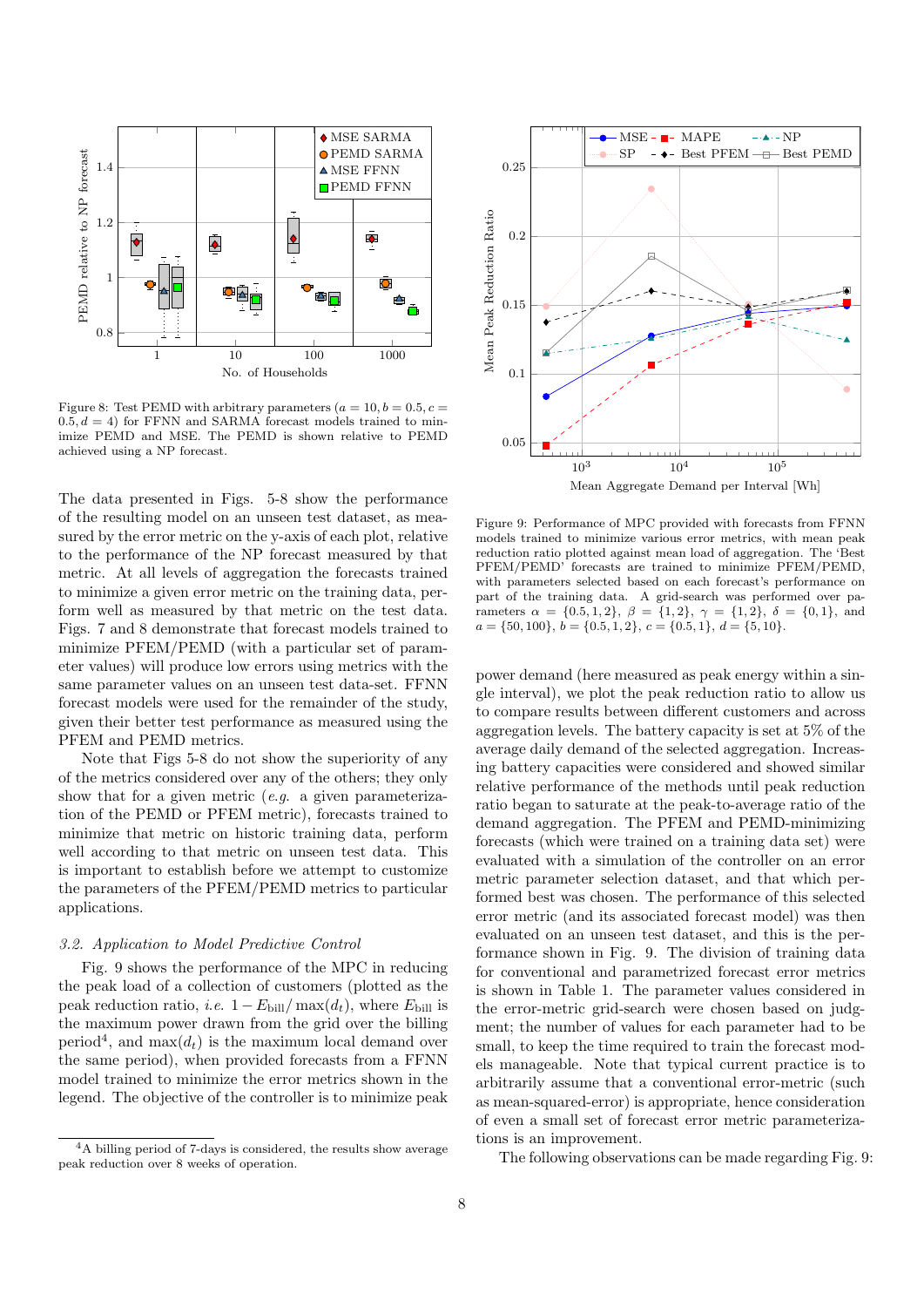<span id="page-8-1"></span>

| No. of Customers | $\alpha$ |     |         |          |
|------------------|----------|-----|---------|----------|
|                  |          | 2.0 | $1.8\,$ | $1.0\,$  |
| 10               |          |     |         | 0.33     |
| 100              | 1.8      | 1.5 | $1.5\,$ | 0.33     |
| 1000             |          |     | $1.3\,$ | $0.83\,$ |

Table 2: Mean PFEM Parameter Values Selected at Different Aggregation Levels

- The naive set-point (SP) controller performs well for small aggregations of demand, where forecasts are least accurate, causing forecast-based methods to be less effective;
- A controller provided with a naive periodic (NP) forecast also performs well, despite those forecasts having larger errors according to conventional metrics (e.g. MSE and MAPE);
- A controller provided with a Best PFEM-minimizing forecast consistently out-performs that provided with an MSE-minimizing forecast (by 45% on average);
- Similarly, a controller provided with a Best PEMDminimizing forecast out-performs that provided with an MSE-minimizing forecast (by 38% on average);
- MAPE is a poor choice of forecast error metric for this application, especially at smaller demand aggregations, because it applies a heavier penalty to overforecasts (so minimizing it produces models which under-forecast).

For clarity only mean peak reduction ratios at each aggregation level are plotted in Fig. [9.](#page-7-1) There is variation in the performance improvement offered between the 6 different random aggregations of customers (of each size) considered. A one-sided Wilcoxon signed rank test rejects a null hypothesis (that Best PFEM-minimizing forecasts do not improve peak reduction ratio compared to MSEminimizing forecasts) with a p-value of 0.0003.

Table [2](#page-8-1) shows the mean parameter values selected for the Best PFEM forecasts at different levels of demand aggregation. The PFEM parameter  $\alpha$  is consistently greater than 1, suggesting under-forecasts should be more heavily penalized for the peak-reduction problem, as might be expected. This is consistent with the poor performance of controllers provided with MAPE-minimizing forecasts.

## <span id="page-8-0"></span>4. Conclusion

This paper has presented arguments for, and an empirical demonstration of, the benefits of customizing the error metric of forecast models to the control problem their forecasts will be used by. Using two new parametrized forecast error metrics; PFEM and PEMD, it has been shown that, using some of the available training data, one can select suitable parameters of a forecast error metric in order to produce more useful forecasts for a given on-line control problem.

This forecast error metric customization approach has been shown to offer a performance improvement compared to a MPC provided with a forecast from a model trained to minimize a conventional error metric. In the application considered, a controller attempts to minimize the peak power drawn by an aggregation of customers over a billing period. Appropriate selection of the PFEM parameters improved the peak-reduction achieved by a MPC by 45%, averaged over demand aggregation levels between 1 and 1000 households, compared to a MPC provided with a MSE-minimizing forecast.

# 5. Further Work

The concept of customizing forecast error metrics is generalizable to problems where a forecast is produced for a single on-line controller which can be accurately simulated, and it needs to be empirically evaluated against more problems to understand when and where it is most effective. Future work will extend the approach to consider RES supply forecasts, multi-variate forecasts, and probabilistic forecasts.

This work has not considered the impact of operating the energy storage system on the distribution network. A study considering this, and the impact on energy storage operation of being subjected to network constraints such as voltage magnitude, and capacity limits would be a useful extension of this work.

## 6. Appendix

Figs. [10](#page-9-22) & [11](#page-9-23) demonstrate the performance of the error-metric specific forecasts for a particular parameterization of PFEM and PEMD error-metrics, compared to forecasts which minimize a conventional (MSE) metric, when applied to the net demand of several homes in Australia which have roof-top PV systems [\[23\]](#page-9-24). It illustrates that the forecasts with customized error metrics still perform well for demand signals which are influenced by the presence of behind-the-meter generation, which will be an increasingly important part fo the generation mix moving forwards.

## Acknowledgment & Source Code

This work was supported through access to computing resources provided by Research Platform Services at the University of Melbourne. Khalid did this work with the support of MIRS & MIFRS scholarships. We would like to thank two anonymous reviewers for their valuable comments.

All source code used in this study has been uploaded to an open source repository, [\[24\]](#page-9-25) (the data needs to be accessed separately [\[19\]](#page-9-18), as it is available only on request).